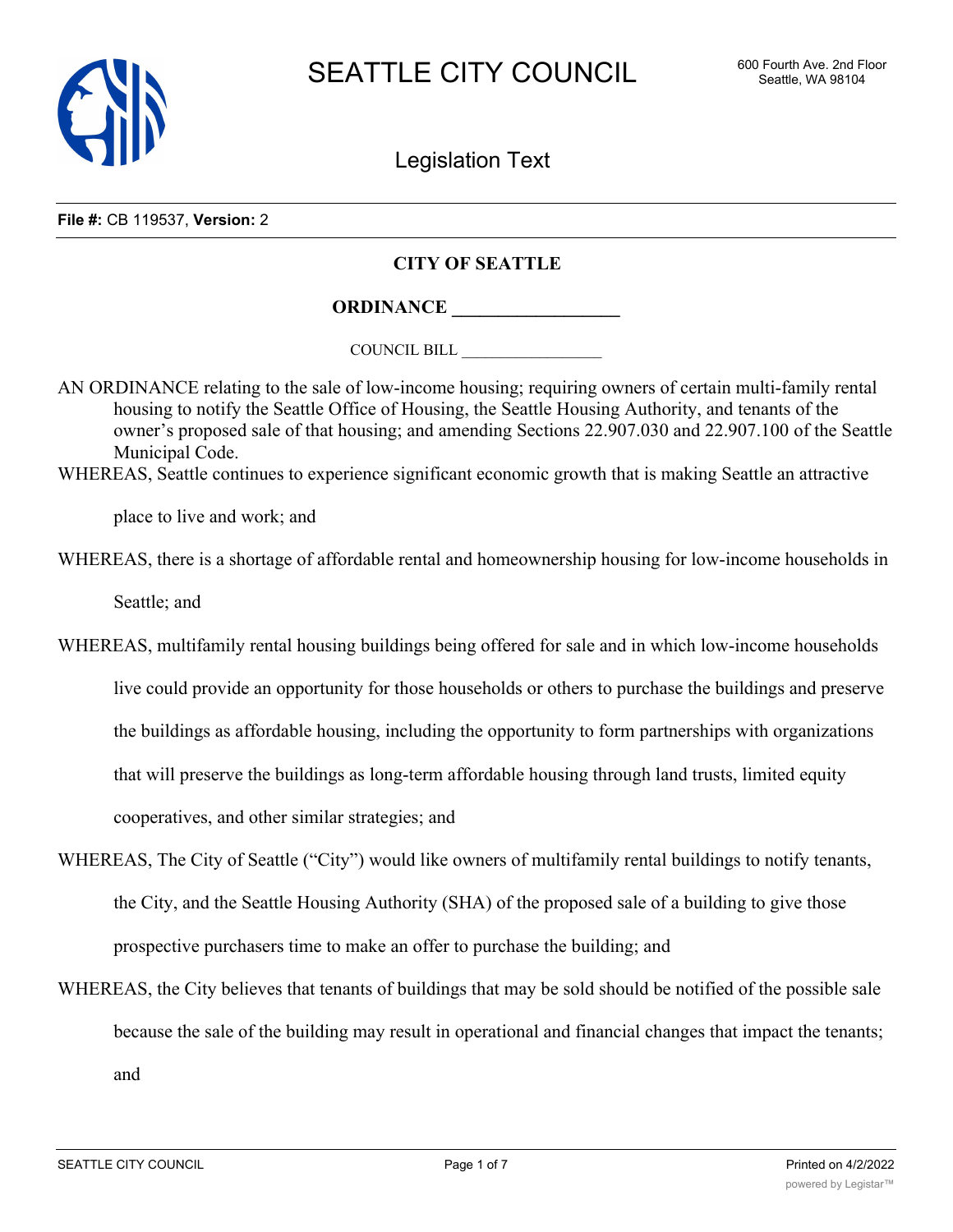WHEREAS, the City Council finds that enactment of this ordinance will promote and protect the health, safety, and welfare of the general public; NOW, THEREFORE,

# **BE IT ORDAINED BY THE CITY OF SEATTLE AS FOLLOWS:**

Section 1. Section 22.907.030 of the Seattle Municipal Code, enacted by Ordinance 124861, is amended as follows:

# **22.907.030 Notice of proposed sale of low-income ((housing)) multi-family rental building**

A. ((Owners)) Except as provided in this Section 22.907.030, an owner of a multifamily rental housing building as defined in Section 23.84A.032, having  $((\text{five}))$  two or more housing rental units, any one of which rents for an amount that is affordable to households at or below 80 percent of area median income, as ((median income was)) most recently determined by the United States Department of Housing and Urban Development for the Seattle metropolitan statistical area, shall notify the Seattle Office of Housing (OH) and the Seattle Housing Authority (SHA) of the owner's intent to sell the building. The notice shall be in writing and include the owner's name, phone number, and the address of the rental housing building that will be ((listed)) offered for sale. At the same time, the owner shall submit to OH a declaration signed under penalty of perjury, affirming that the owner has complied with the notice requirements of this Section 22.907.030. The notice and declaration shall be ((mailed)) submitted no later than  $((60))$  90 days prior to the building being listed with any real estate listing service or advertised for sale ((either)) in a printed newspaper or on a website. For the purposes of this Section 22.907.030, a building is "listed" when an owner has signed a listing agreement with a real estate agent. ((Owners of a multifamily rental housing building having five or more housing units who are otherwise required by law or agreement to notify the Office of Housing of the owner's intent to sell or transfer the building and who have provided such notice are exempt from the notice requirement prescribed by this Section 22.907.030.)

B. No later than 90 days prior to the building being listed or advertised, the owner shall prominently post a notice in the building that states the owner's intent to sell the building. The notice shall be posted in a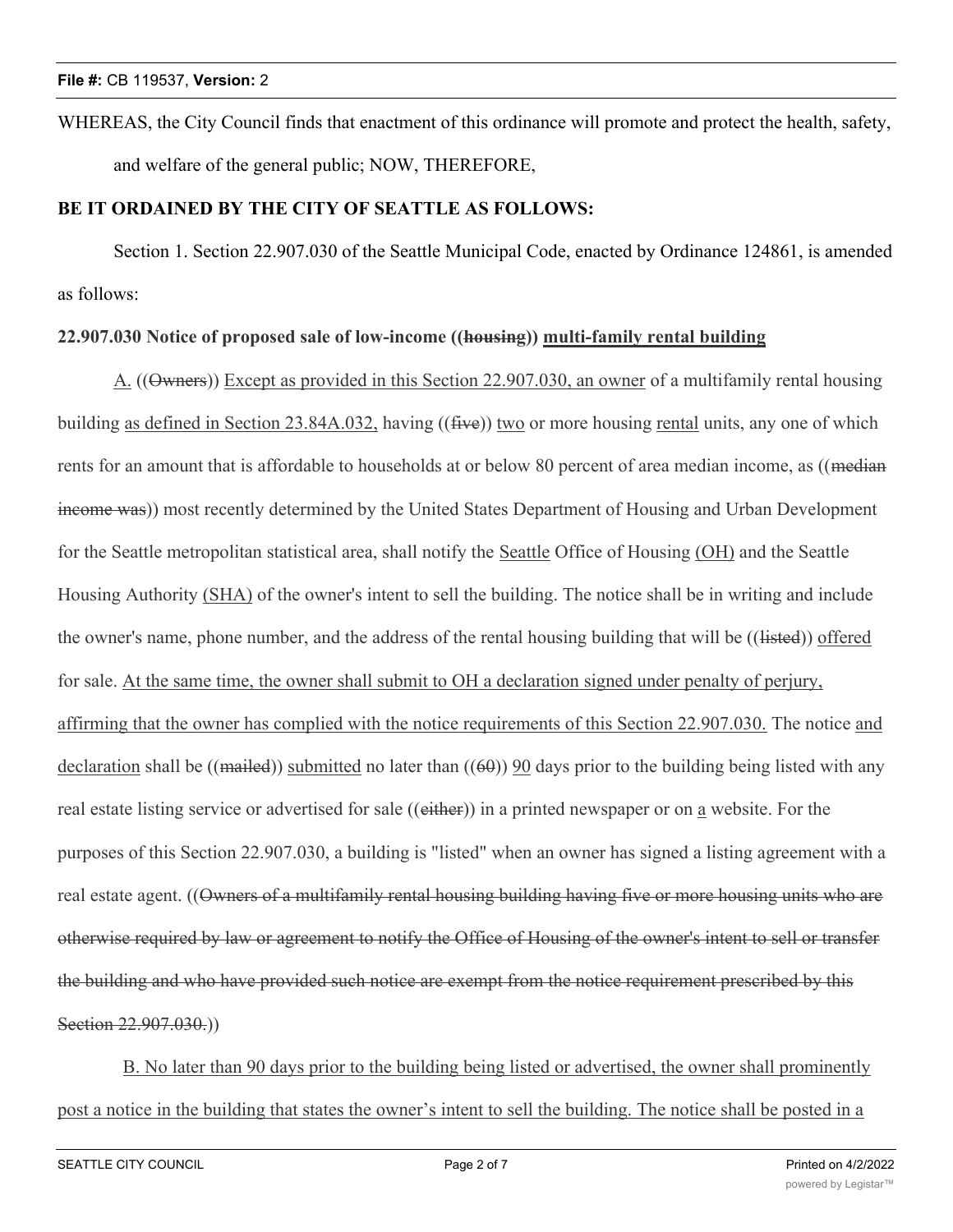### **File #:** CB 119537, **Version:** 2

location that is clearly visible to building tenants. The notice shall include information prepared by OH that describes funding that might be available to help tenants purchase the building. The notice shall refer tenants to the City's website for renters that could provide helpful information on potential programs to assist tenants in the event of a sale.

C. If an owner receives a written offer to purchase a building prior to listing or advertising the building for sale and intends to accept the offer, the owner must, within two days of receiving the offer, post notice of the offer at the building and provide the written notices and declaration described in this Section 22.907.030.

D.

1. For buildings having two to four housing rental units, no later than 15 calendar days after the owner has submitted and posted the notices required by this Section 22.907.030, OH, SHA, a tenant (or tenant group), or a qualified non-profit housing developer having notice of the potential sale may notify the owner and OH of its interest in purchasing the building. If none of those entities or individuals notify the owner and OH of its interest in purchasing the building within that 15 calendar day period, the owner may list or advertise the building for sale, offer the building for sale, or sell the building.

2. If OH, SHA, a tenant (or tenant group), or a qualified non-profit housing developer notify the owner and OH of its interest in purchasing the building, the owner shall provide to such individuals or entities, within three business days of the date the owner and OH are notified of such interest, the number of rental units in the building, and the rent charged for each unit.

3. Within 15 calendar days of notifying the owner and OH of its interest in purchasing the building, a tenant (or tenant group) must provide to the owner documentation from a financial institution or mortgage lender that the tenant (or tenant group) qualifies for a mortgage or similar fund source that will enable purchase of the building. This documentation shall be submitted to the owner and OH via email, fax, or U.S. mail. OH may approve other types of documentation that show the tenant (or tenant group) has the financial ability to purchase the building. If a tenant (or tenant group) does not provide the required documentation, the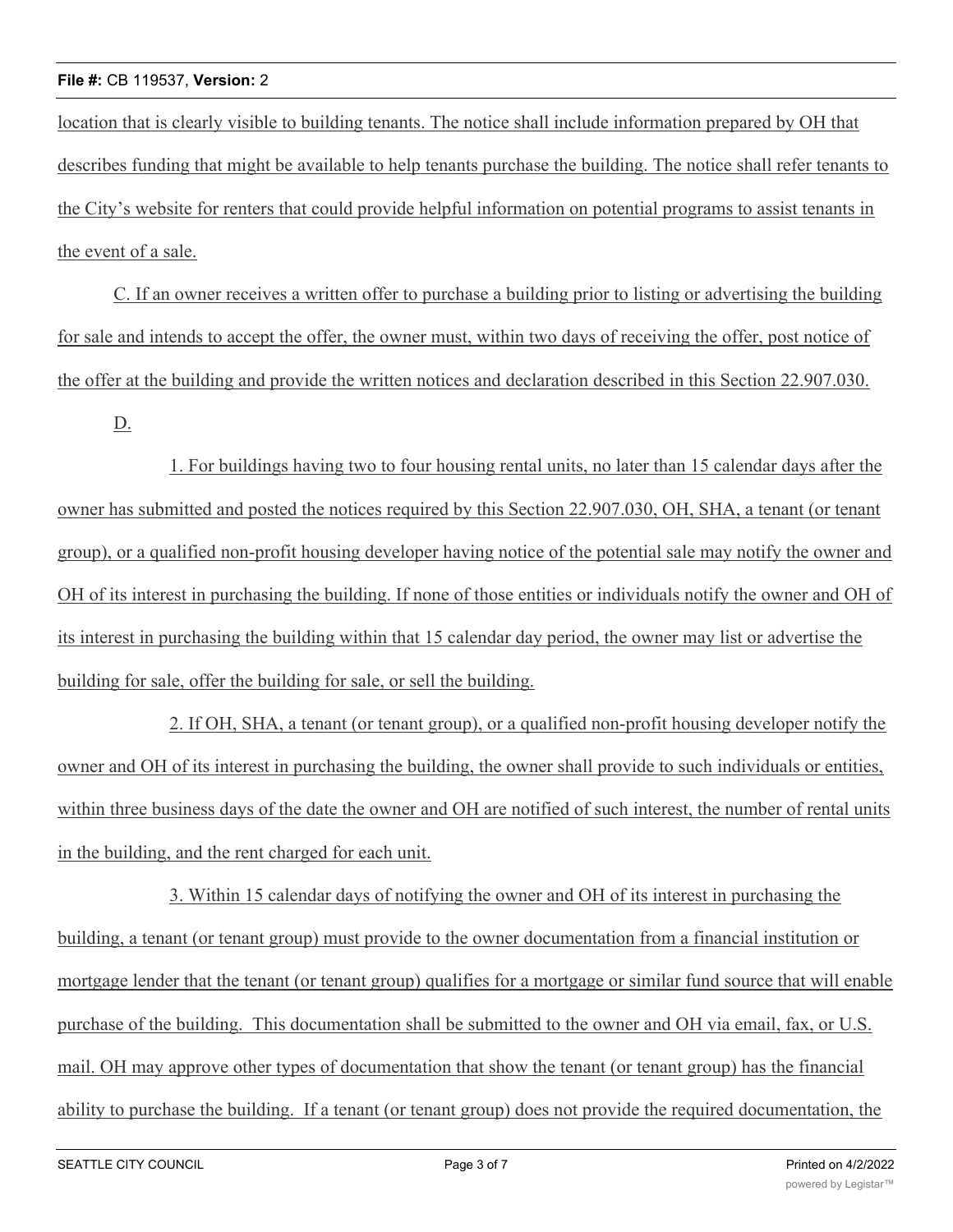owner may list or advertise the building for sale, offer the building for sale or sell the building.

4. Within 30 days of OH, SHA, a tenant (or tenant group), or qualified non-profit housing developer notifying the owner and OH of its interest in purchasing the building, the entity or individual expressing that interest must offer to purchase the building. If the entity or individual fails to do so or if the owner and potential buyer cannot agree to the purchase of the building, the owner may list or advertise the building for sale, offer the building for sale, or sell the building.

E.

1. For buildings having five or more housing rental units, no later than 30 calendar days after the owner has submitted and posted the notices required by this Section 22.907.030, OH, SHA, a tenant (or tenant group), or a qualified non-profit housing developer having notice of the potential sale may notify the owner and OH of its interest in purchasing the building. If none of these entities or individuals notify the owner and OH of its interest in purchasing the building within that 30 calendar day period, the owner may list or advertise the building for sale, offer the building for sale, or sell the building.

2. If OH, SHA, a tenant (or tenant group), or a qualified non-profit housing developer notifies the owner and OH of its interest in purchasing the building, the owner shall provide to such individuals or entities, within three business days of the date the owner and OH are notified of such interest, the number of rental units in the building and the rent charged for each unit.

3. Within 15 days of notifying the owner and OH of its interest in purchasing the building, a tenant (or tenant group) must provide to the owner documentation from a financial institution, or mortgage lender that the tenant (or tenant group) qualifies for a mortgage or similar fund source that will enable purchase of the building. This documentation shall be submitted to the owner and OH via email, fax, or U.S. mail. OH may approve other types of documentation that show that a tenant (or tenant group) has the financial ability to purchase the building. If a tenant (or tenant group) does not provide the documentation the owner may list or advertise the building for sale, the building for sale or sell the building.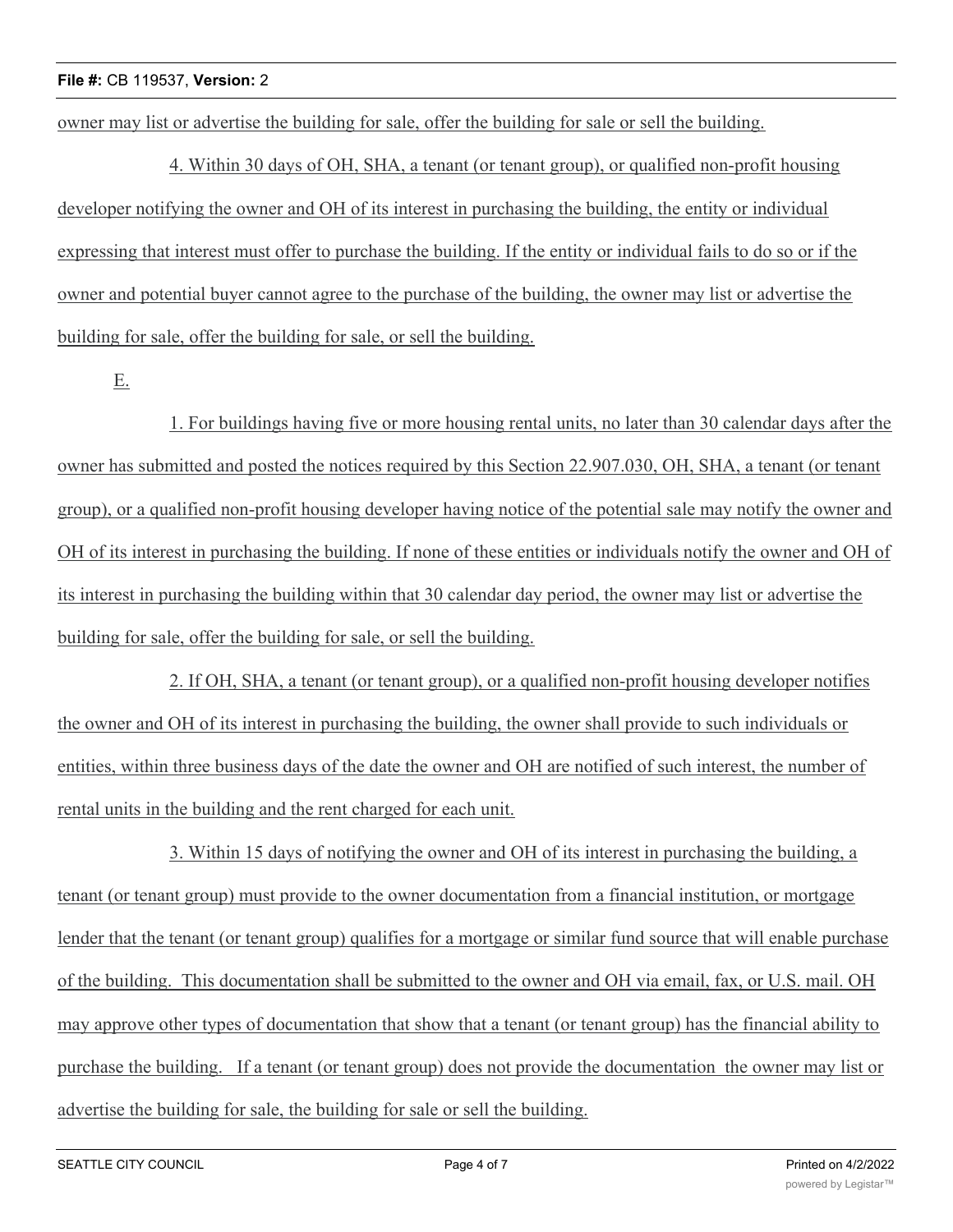### **File #:** CB 119537, **Version:** 2

4. Within 90 days of OH, SHA, a tenant (or tenant group), or qualified non-profit housing developer notifying the owner and OH of its interest in purchasing the building, the entity or individual expressing that interest must offer to purchase the building. If the entity or individual fails to do so or if the owner and potential buyer cannot agree to the purchase of the building, the owner may list or advertise the building for sale, offer the building for sale, or sell the building.

For the purposes of this Section 22.907.030, "qualified non-profit housing developer" means a nonprofit organization that has developed and operated at least three affordable housing projects in Seattle and is in good standing on projects funded by OH, as described in the City's Housing Funding Policies, adopted by Ordinance 125852.

Section 2. Section 22.907.100 of the Seattle Municipal Code, enacted by Ordinance 124861, is amended as follows:

### **22.907.100 Penalties**

The Director of the Seattle Department of ((Planning and Development)) Construction and Inspections may impose a civil penalty in an amount up to but no more than  $((\$500.00))$  \$2000 on any person who fails to  $(($ notify the Office of Housing of the owner's intent to sell as required by)) comply with the notice requirements contained in Section 22.907.030.

Section 3. The City Council requests the City Auditor, in collaboration with the Office of Housing, to evaluate the multifamily building owners' compliance with the notice provisions of this ordinance two years after approval of this ordinance or approximately July 2021. The Auditor shall submit a report to the City Council's Housing, Health, Energy and Workers' Rights Committee (or successor committee) by December 30, 2021 that contains the results of this evaluation and any recommended changes to the notice provisions of this ordinance.

Section 4. The Office of Housing will facilitate workshops for tenant groups, non-profit housing developers, community organizations, housing financing entities, realtors and commercial brokers, and owners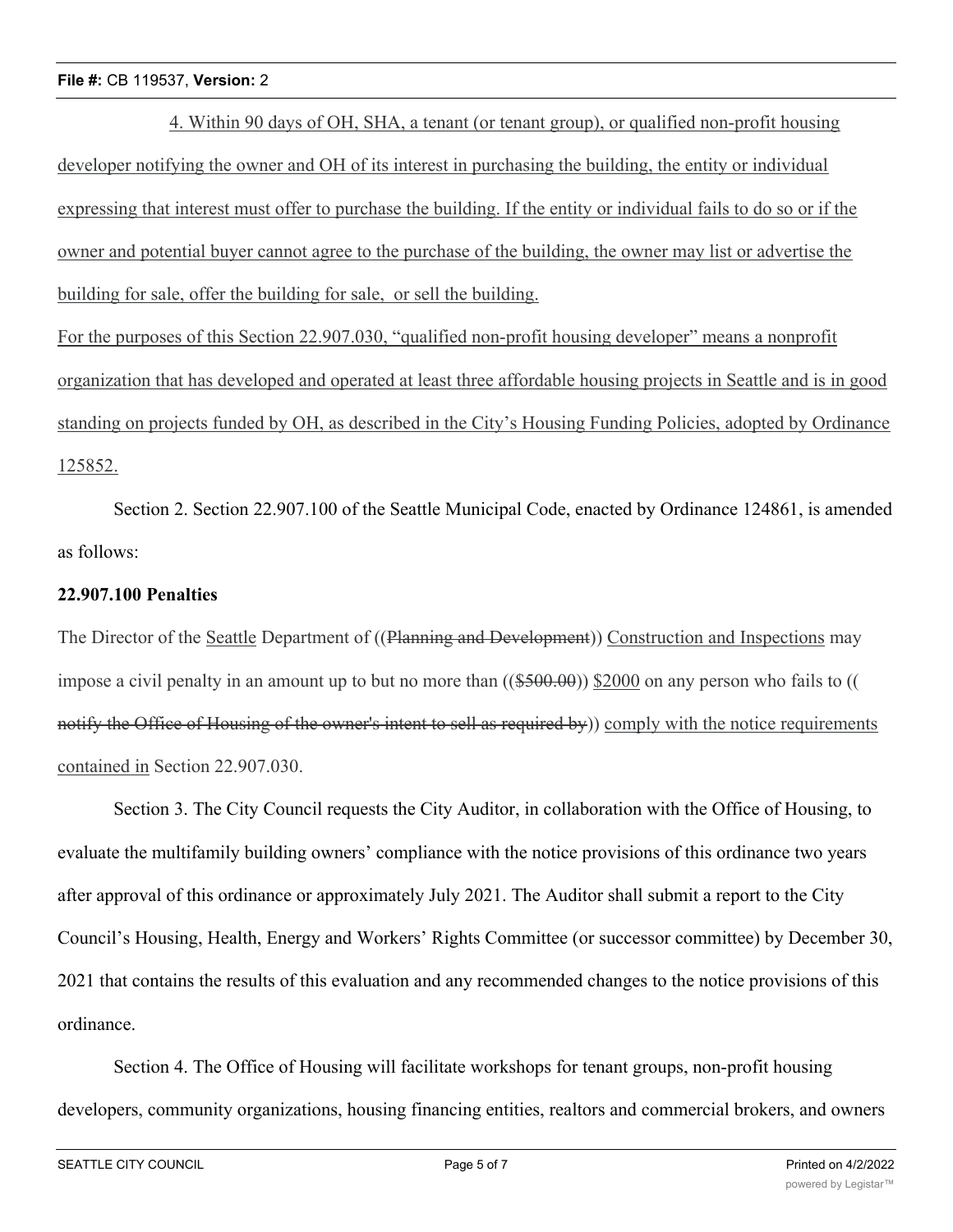#### **File #:** CB 119537, **Version:** 2

of rental housing to discuss how to facilitate the timely sale of buildings to interested parties, including the provision of technical assistance to tenant groups, non-profit housing developers, and other organizations so that they are prepared to submit offers to purchase multifamily buildings that are listed for sale

In addition, the Office of Housing in collaboration with the Seattle Department of Construction and Inspections, is requested to develop strategies to enforce provisions of this ordinance. One proposed strategy could include convening an ongoing stakeholder group to assist in identifying and developing a watch list of multifamily buildings that may be offered for sale in the near future. OH is requested to convene a stakeholder group to assist in the development of strategies. OH will provide a report to the City Council's Housing, Health, Energy and Workers' Rights Committee by September 30, 2019 regarding the proposed strategies and the additional costs, if any, of implementing such strategies.

Section 5. This ordinance shall take effect and be in force 30 days after its approval by the Mayor, but if not approved and returned by the Mayor within ten days after presentation, it shall take effect as provided by Seattle Municipal Code Section 1.04.020.

Passed by the City Council the \_\_\_\_\_\_\_ day of \_\_\_\_\_\_\_\_\_\_\_\_\_\_\_\_\_\_\_\_\_\_\_\_, 2019, and signed by me in open session in authentication of its passage this day of  $\qquad \qquad$ , 2019.

President of the City Council

Approved by me this day of the case of the case of the case of  $\alpha$ , 2019.

Jenny A. Durkan, Mayor